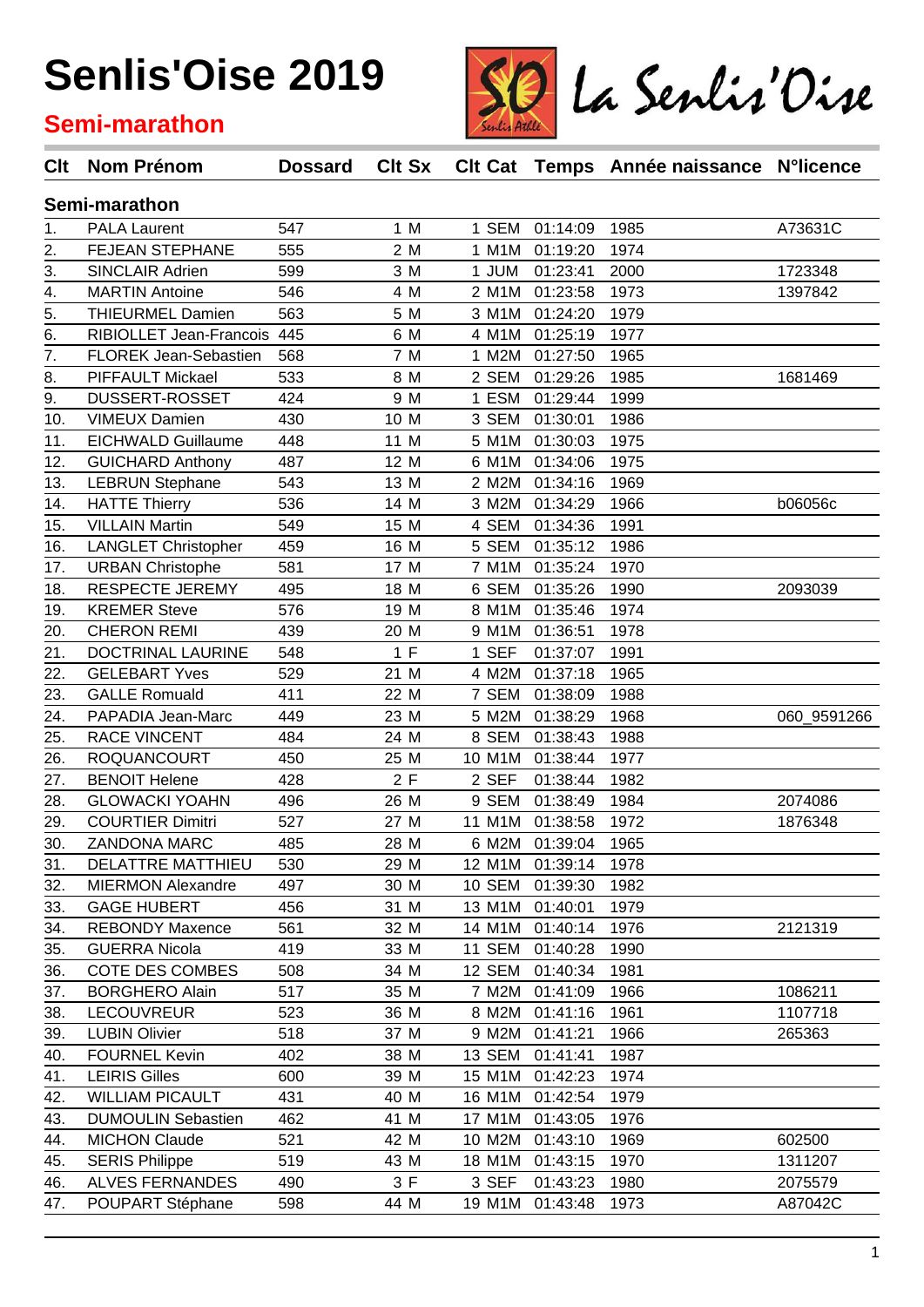### **Semi-marathon**



| Clt | <b>Nom Prénom</b>           | <b>Dossard</b> | <b>Clt Sx</b> |               |                 | Clt Cat Temps Année naissance N°licence |              |
|-----|-----------------------------|----------------|---------------|---------------|-----------------|-----------------------------------------|--------------|
| 48. | ROLLET TONY                 | 554            | 45 M          | 14 SEM        | 01:44:03        | 1993                                    |              |
| 49. | <b>GRANDCAMP Eric</b>       | 541            | 46 M          | 11 M2M        | 01:44:09        | 1967                                    | 734660       |
| 50. | <b>MERCIER GEORGES</b>      | 498            | 47 M          | 1 M3M         | 01:44:25        | 1952                                    |              |
| 51. | <b>DENEUX David</b>         | 592            | 48 M          | 20 M1M        | 01:44:49        | 1971                                    | 060 95888443 |
| 52. | <b>MATHELIER Rose</b>       | 511            | 4 F           | 4 SEF         | 01:45:17        | 1995                                    | 1110900      |
| 53. | <b>RIOU Anthony</b>         | 597            | 49 M          | 15 SEM        | 01:45:59        | 1987                                    |              |
| 54. | <b>MARCQ Olivier</b>        | 446            | 50 M          | 21 M1M        | 01:46:01        | 1978                                    |              |
| 55. | PROMITOR JEAN-MARC          | 542            | 51 M          | 12 M2M        | 01:46:06        | 1966                                    |              |
| 56. | <b>VIGREUX Emilien</b>      | 557            | 52 M          | 16 SEM        | 01:46:20        | 1984                                    | 95874201     |
| 57. | VIGREUX Sabrina             | 558            | 5 F           | 5 SEF         | 01:46:21        | 1980                                    | 61077237     |
| 58. | <b>WAUTHIER Pauline</b>     | 486            | 6 F           | 6 SEF         | 01:46:33        | 1991                                    | 2162332      |
| 59. | <b>MARIIS Thibaud</b>       | 472            | 53 M          | 17 SEM        | 01:46:44        | 1984                                    |              |
| 60. | <b>BORGNE Yvan</b>          | 505            | 54 M          | 22 M1M        | 01:46:48        | 1971                                    |              |
| 61. | ROUSSEL Loic                | 510            | 55 M          | 13 M2M        | 01:46:55        | 1968                                    |              |
| 62. | PIN Michael                 | 443            | 56 M          | 18 SEM        | 01:47:03        | 1981                                    |              |
| 63. | <b>BOUTILLY Valentin</b>    | 466            | 57 M          | 2 ESM         | 01:47:11        | 1998                                    |              |
| 64. | <b>SOIRON Alexandre</b>     | 566            | 58 M          | 19 SEM        | 01:47:17        | 1982                                    |              |
| 65. | <b>DAVID Carine</b>         | 491            | 7 F           | 1 M1F         | 01:47:18        | 1972                                    | 2061695      |
| 66. | <b>DUMONT Serge</b>         | 499            | 59 M          | 14 M2M        | 01:47:59        | 1968                                    | 060_9589641  |
| 67. | <b>BOQUILLON Adrien</b>     | 593            | 60 M          | <b>20 SEM</b> | 01:48:26        | 1981                                    |              |
| 68. | <b>PRIOLET Didier</b>       | 596            | 61 M          | 15 M2M        | 01:48:37        | 1965                                    | xtrem        |
| 69. | <b>BEAUDART Nicolas</b>     | 473            | 62 M          | 23 M1M        | 01:48:49        | 1973                                    | 2085076      |
| 70. | <b>LEPELTIER Laurent</b>    | 440            | 63 M          | 21 SEM        | 01:48:55        | 1981                                    | 1400307      |
| 71. | <b>CARON Jean-Sebastien</b> | 494            | 64 M          | 24 M1M        | 01:49:34        | 1971                                    |              |
| 72. | <b>FLECHIER Stephanie</b>   | 479            | 8 F           | 2 M1F         | 01:49:53        | 1974                                    |              |
| 73. | PESTRIMAUX Jm               | 534            | 65 M          | 16 M2M        | 01:50:07        | 1969                                    |              |
| 74. | <b>VIOLET Christel</b>      | 464            | 9 F           | 3 M1F         | 01:50:27        | 1972                                    |              |
| 75. | <b>GRESSIER Morgan</b>      | 528            | 66 M          | 22 SEM        | 01:50:41        | 1992                                    |              |
| 76. | <b>BERTECHE Nicolas</b>     | 553            | 67 M          | 23 SEM        | 01:50:58        | 1985                                    | 1603490      |
| 77. | <b>FRAILLON Yannick</b>     | 552            | 68 M          | 25 M1M        | 01:50:58        | 1979                                    |              |
| 78. | <b>LAINE OLIVIER</b>        | 438            | 69 M          | 26 M1M        | 01:50:59        | 1979                                    |              |
| 79. | <b>MACRON Franck</b>        | 578            | 70 M          |               | 17 M2M 01:51:05 | 1966                                    | 1969164      |
| 80. | <b>CAMUS Sylvie</b>         | 590            | 10 F          | 1 M2F         | 01:51:21        | 1969                                    |              |
| 81. | ROUQUETTE Clement           | 417            | 71 M          | 24 SEM        | 01:51:30        | 1982                                    | 2082930      |
| 82. | SIMOULIN F-Xavier           | 444            | 72 M          | 25 SEM        | 01:51:55        | 1980                                    |              |
| 83. | <b>DESCAMPS Guillaume</b>   | 513            | 73 M          | 27 M1M        | 01:52:19        | 1972                                    | 2167301      |
| 84. | <b>BOGUI Anne-Claude</b>    | 489            | 11F           | 4 M1F         | 01:52:29        | 1972                                    |              |
| 85. | <b>SAIZEAU Eric</b>         | 579            | 74 M          | 28 M1M        | 01:52:38        | 1972                                    |              |
| 86. | <b>DIOT Cyrielle</b>        | 488            | 12 F          | 7 SEF         | 01:52:43        | 1988                                    | 2068476      |
| 87. | <b>KOSNANSKY Olivier</b>    | 522            | 75 M          | 18 M2M        | 01:52:47        | 1964                                    | 205830       |
| 88. | <b>BOULNOIS Nicolas</b>     | 432            | 76 M          | 26 SEM        | 01:53:09        | 1985                                    |              |
| 89. | <b>COUSTILLIERES</b>        | 474            | 77 M          | 19 M2M        | 01:53:15        | 1962                                    | 2079653      |
| 90. | <b>GUINANT Julien</b>       | 564            | 78 M          | 27 SEM        | 01:53:30        | 1985                                    |              |
| 91. | <b>HALES Hazel</b>          | 481            | 13 F          | 5 M1F         | 01:53:59        | 1971                                    |              |
| 92. | LOPES ALEXANDRE             | 414            | 79 M          | 29 M1M        | 01:54:04        | 1974                                    | 1671808      |
| 93. | <b>BEAUVISAGE Dominique</b> | 520            | 80 M          | 20 M2M        | 01:54:05        | 1965                                    | 672748       |
| 94. | <b>D'OIRON Louis-Aimery</b> | 480            | 81 M          | <b>28 SEM</b> | 01:54:22        | 1993                                    |              |
| 95. | <b>BOUTRON Alix</b>         | 404            | 14 F          | 8 SEF         | 01:54:33        | 1996                                    |              |
| 96. | <b>MACRON Geraldine</b>     | 577            | 15 F          | 2 M2F         | 01:54:37        | 1968                                    | 1969169      |
|     |                             |                |               |               |                 |                                         |              |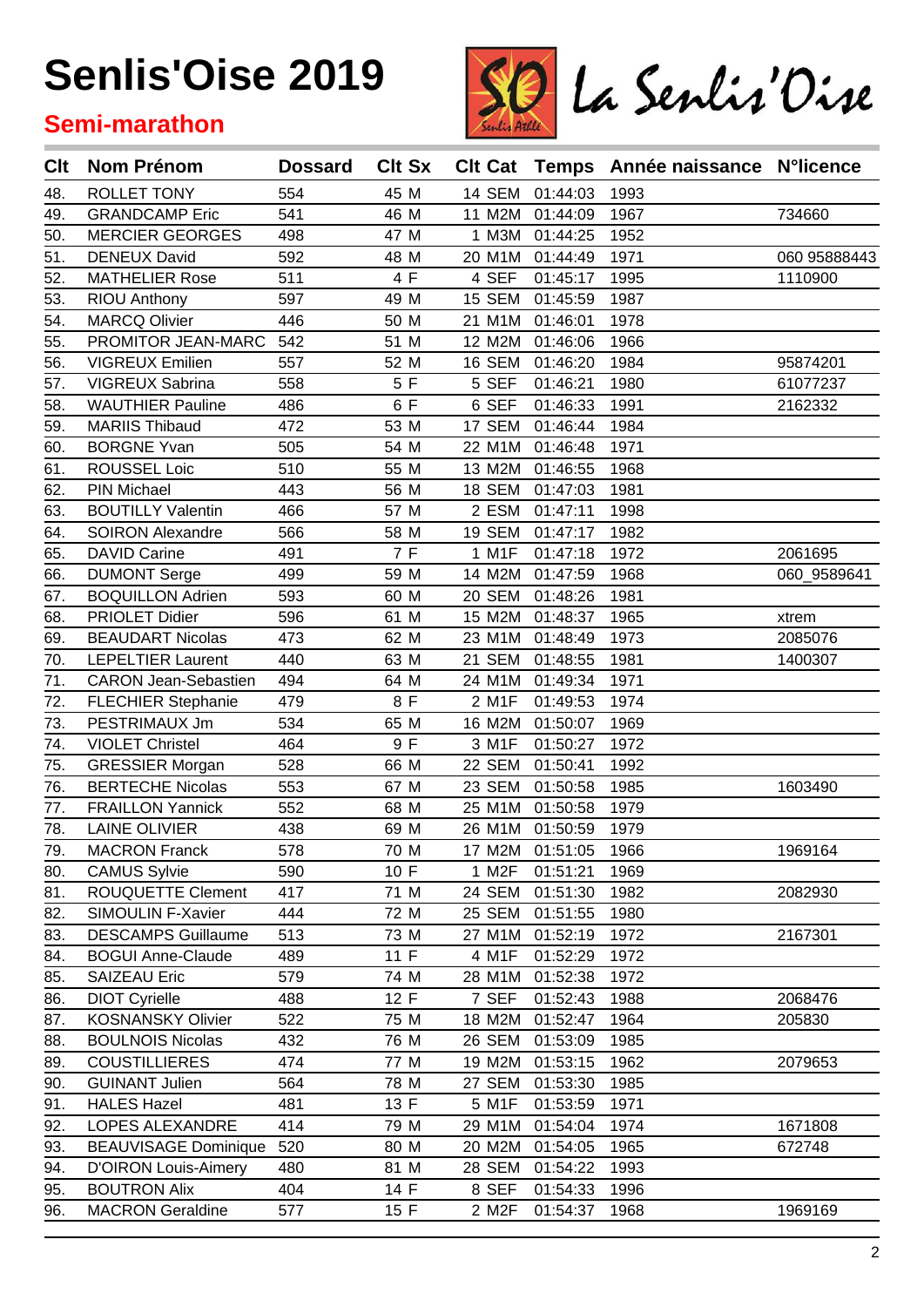### **Semi-marathon**



| Clt  | <b>Nom Prénom</b>            | <b>Dossard</b> | <b>Clt Sx</b> |               |          | CIt Cat Temps Année naissance N°licence |             |
|------|------------------------------|----------------|---------------|---------------|----------|-----------------------------------------|-------------|
| 97.  | <b>BURNER Regis</b>          | 512            | 82 M          | 21 M2M        | 01:54:45 | 1966                                    | 1351702     |
| 98.  | <b>BOURSIER Pascal</b>       | 465            | 83 M          | 22 M2M        | 01:54:45 | 1967                                    |             |
| 99.  | FAVELIN Jean-Marc            | 531            | 84 M          | 2 M3M         | 01:54:55 | 1958                                    |             |
| 100. | <b>FAVELIN Philippe</b>      | 437            | 85 M          | 23 M2M        | 01:54:55 | 1964                                    |             |
| 101. | <b>NEIRYNCK Victoire</b>     | 562            | 16 F          | 1 ESF         | 01:55:06 | 1997                                    |             |
| 102. | <b>CHIKH AREZKI</b>          | 403            | 86 M          | 30 M1M        | 01:55:08 | 1974                                    |             |
| 103. | HAMMERMULLER Franck 457      |                | 87 M          | 31 M1M        | 01:55:08 | 1975                                    |             |
| 104. | PASQUIER Jean-Michel         | 509            | 88 M          | 24 M2M        | 01:55:17 | 1962                                    |             |
| 105. | <b>JEAN Gregory</b>          | 426            | 89 M          | 32 M1M        | 01:55:43 | 1978                                    |             |
| 106. | PAUL Ronan                   | 436            | 90 M          | 33 M1M        | 01:55:53 | 1974                                    |             |
| 107. | <b>CHIZAT Bernard</b>        | 413            | 91 M          | 34 M1M        | 01:56:25 | 1970                                    |             |
| 108. | <b>BRUN Helene</b>           | 515            | 17 F          | 3 M2F         | 01:56:30 | 1964                                    | 1009946     |
| 109. | DUQUENOY Johann              | 589            | 92 M          | 35 M1M        | 01:56:44 | 1976                                    |             |
| 110. | <b>PILLON Gwenaelle</b>      | 460            | 18 F          | 9 SEF         | 01:56:49 | 1995                                    |             |
| 111. | <b>GILLES Sakina</b>         | 569            | 19 F          | <b>10 SEF</b> | 01:57:05 | 1983                                    |             |
| 112. | <b>NGUYEN Jerome</b>         | 469            | 93 M          | 25 M2M        | 01:57:19 | 1969                                    |             |
| 113. | <b>MARTINEZ Pascal</b>       | 556            | 94 M          | 26 M2M        | 01:57:40 | 1965                                    |             |
| 114. | <b>QUENISSET Patricia</b>    | 516            | 20 F          | 4 M2F         | 01:57:52 | 1968                                    | 1010191     |
| 115. | <b>FERNANDEZ Philippe</b>    | 412            | 95 M          | 36 M1M        | 01:58:16 | 1973                                    |             |
| 116. | <b>DENIS Pat</b>             | 447            | 96 M          | 27 M2M        | 01:58:30 | 1968                                    |             |
| 117. | <b>TOUSSAINT ASTRID</b>      | 532            | 21 F          | 6 M1F         | 01:58:47 | 1973                                    | 1864790     |
| 118. | <b>LAINE Pascal</b>          | 503            | 97 M          | 28 M2M        | 01:58:54 | 1964                                    |             |
| 119. | VAN MOEFFAERT Gabriel 468    |                | 98 M          | 37 M1M        | 01:58:56 | 1972                                    |             |
| 120. | <b>BRAZIER Cyrille</b>       | 544            | 99 M          | 38 M1M        | 01:59:55 | 1970                                    |             |
| 121. | <b>ROBBE Marie</b>           | 573            | 22 F          | 5 M2F         | 02:00:12 | 1960                                    | 0190974F4FR |
| 122. | <b>CANDORET Jean-Paul</b>    | 545            | 100 M         | 3 M3M         | 02:00:23 | 1957                                    |             |
| 123. | <b>LINO Gerard</b>           | 463            | 101 M         | 29 M2M        | 02:00:57 | 1968                                    |             |
| 124. | <b>AUDOUX Stephane</b>       | 575            | 102 M         | 29 SEM        | 02:01:15 | 1981                                    |             |
| 125. | <b>BOURNEUF Marjorie</b>     | 467            | 23 F          | 7 M1F         | 02:01:33 | 1976                                    |             |
| 126. | <b>CHOLET Loic</b>           | 565            | 103 M         | 30 M2M        | 02:01:50 | 1965                                    |             |
| 127. | <b>CAILLOU Olivier</b>       | 506            | 104 M         | 31 M2M        | 02:02:05 | 1960                                    |             |
|      | 128. FELTES Anne Laure       | 574            | 24 F          | 8 M1F         | 02:02:07 | 1979                                    |             |
|      | 129. ROOS Danielle           | 415            | 25 F          | 6 M2F         | 02:03:03 | 1961                                    | 479192      |
| 130. | <b>ROOS Lucie</b>            | 416            | 26 F          | <b>11 SEF</b> | 02:03:04 | 1988                                    |             |
| 131. | <b>HEROUARD Paul</b>         | 425            | 105 M         | 30 SEM        | 02:03:09 | 1980                                    | B35459L     |
| 132. | <b>OLLIVIER Melina</b>       | 406            | 27 F          | <b>12 SEF</b> | 02:03:46 | 1991                                    |             |
| 133. | <b>WRZOCHOL Richard</b>      | 475            | 106 M         | 39 M1M        | 02:04:01 | 1973                                    |             |
| 134. | <b>HELIN Daniel</b>          | 538            | 107 M         | 4 M3M         | 02:04:09 | 1953                                    |             |
| 135. | <b>DUBOIS Béatrice</b>       | 591            | 28 F          | 9 M1F         | 02:04:21 | 1970                                    |             |
| 136. | JAFFRE Julie                 | 441            | 29 F          | <b>13 SEF</b> | 02:06:47 | 1985                                    |             |
| 137. | <b>PINTAPARIS Thomas</b>     | 535            | 108 M         | 31 SEM        | 02:07:01 | 1992                                    |             |
| 138. | <b>LAHUTTE Jean Baptiste</b> | 476            | 109 M         | 32 SEM        | 02:07:01 | 1992                                    |             |
| 139. | <b>JESSUS Guillaume</b>      | 405            | 110 M         | 33 SEM        | 02:07:24 | 1980                                    |             |
| 140. | <b>ARCELIN Francoise</b>     | 429            | 30 F          | 7 M2F         | 02:07:57 | 1961                                    | 1828870     |
| 141. | <b>SIMON Elise</b>           | 550            | 31 F          | 2 ESF         | 02:08:11 | 1997                                    |             |
| 142. | <b>GELAND Pascal</b>         | 470            | 111 M         | 32 M2M        | 02:09:00 | 1960                                    |             |
| 143. | <b>VANWIERST Nicolas</b>     | 452            | 112 M         | 40 M1M        | 02:09:39 | 1975                                    |             |
| 144. | <b>FERRAND Pierre</b>        | 408            | 113 M         | 34 SEM        | 02:09:54 | 1989                                    |             |
|      | 145. LE GUEN Adeline         | 407            | 32 F          | 14 SEF        | 02:09:54 | 1990                                    |             |
|      |                              |                |               |               |          |                                         |             |